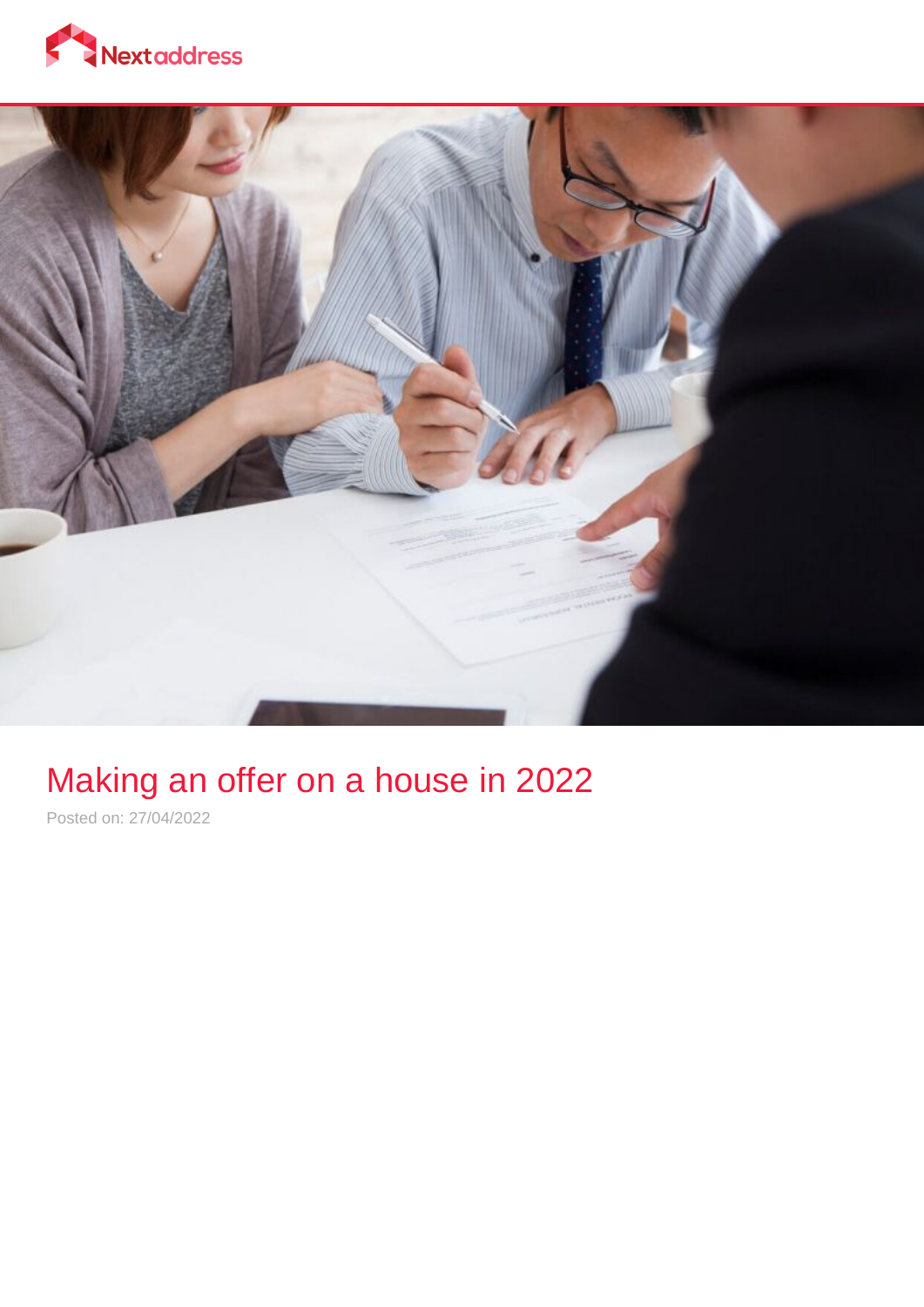Purchasing property doesn't work the way it does in the movies. Forget the simple montage of an inspection, a signed contract, and a glass of champagne before moving day. In 2022, making an offer on the house in the Australian property market requires agility in a rapid market, clarity about what you're looking for, and the ability to negotiate hard and fast against other buyers.

Given the intensity of current market conditions, many buyers opt to put in private offers ahead of scheduled auctions. Other homes are selling without price guides, increasing the range of offers as agents bet on a hot market to provide a top-end sale price.

Whether you're purchasing at an auction or making an offer on a home for sale privately, the process is similar.

# Making a formal offer

Firstly, your offer needs to be made formally for an agent to take it to the seller; this means it needs to be done in writing and given to the agent, who will then take it to the seller to review.

While verbal offers can be made, agents don't value these as highly. A written offer is the way to ensure it makes it to the vendor for their consideration.

Formal written offers can come in various ways, including an email, a signed form or a signed contract. The offer method depends on the agent's preference (and the seller).

# Preparing to make an offer

To maximise your chances of your offer being accepted, there are several steps you can take in preparation before submission. The work you put in at the start of your purchasing process will equip you to be in a position to make offers quickly, supported by your borrowing capacity and an understanding of the process ahead.

#### Secure pre-approval

#### **The first step in your quest for homeownership - is the bank.**

Pre-approval is a valuable tool in understanding whether or not you're likely to receive the loan you need to match your intended purchase price. You can speak to your bank of choice directly or with a mortgage broker to start this process. Mortgage brokers are helpful for those who are new to the property market or who may have a difficult borrowing position. They can work with a wide panel of lenders to evaluate who may be most likely to lend to you on the terms that suit your financial situation.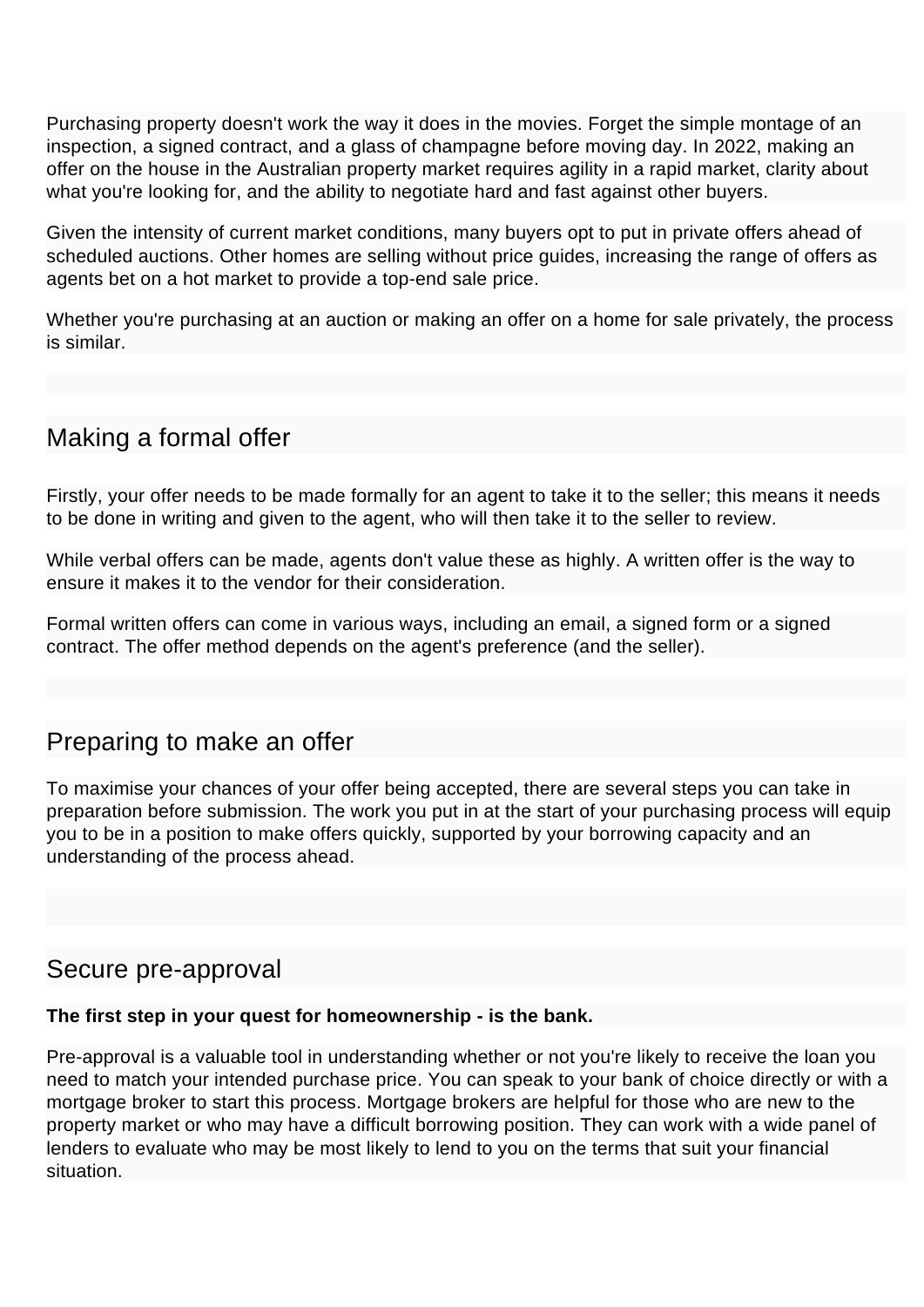It's important to remember that pre-approval isn't binding. Specific requirements will still need to be met for the lender to approve a loan, so pay close attention to your pre-approval status.

### Speak to a solicitor or conveyancer

The easiest way to set yourself up for pain is to sign a purchase contract without reviewing it by your conveyancer or solicitor. Conveyancers will identify elements in a purchase contract that can be modified to suit your specific financing position. For example, if you'll need longer to work with a lender to secure finance, they can negotiate the 'subject to finance' window to fit in with your timeline.

It's worth noting that many conveyancers will only charge you for their review work on an accepted offer. While you may have your heart set on the first home you make an offer on; in reality, you may likely make multiple offers before accepting one. Working with a conveyancer who only charges on successful offers can save you additional costs.

#### Do your research

If you're purchasing via a private sale, your lender will require an evaluation. This evaluation process gives them peace of mind that the price you're paying for the property is equivalent to its value. In addition, you can firm up the strength and validity of your offer by researching trends across recent sales in the area you're looking to purchase.

Keep an eye on what's happening week to week. By getting to know your local market as intimately as possible, you'll be in a position of strength when offering a fair price for the property.

#### Go to the open for inspections.

Not only will you get a sense of your competition, but attending the first open for inspection could allow you to make an early offer. If you're the only one at the inspection and it's scheduled for an auction, the odds are high that the seller will be more likely to consider an offer from you ahead of the auction itself.

This is also a great chance to form a relationship with the agent. This is someone you want on your team, as they represent you to the vendor. By having a serious conversation with them that demonstrates your genuine interest, they can get a sense of your engagement.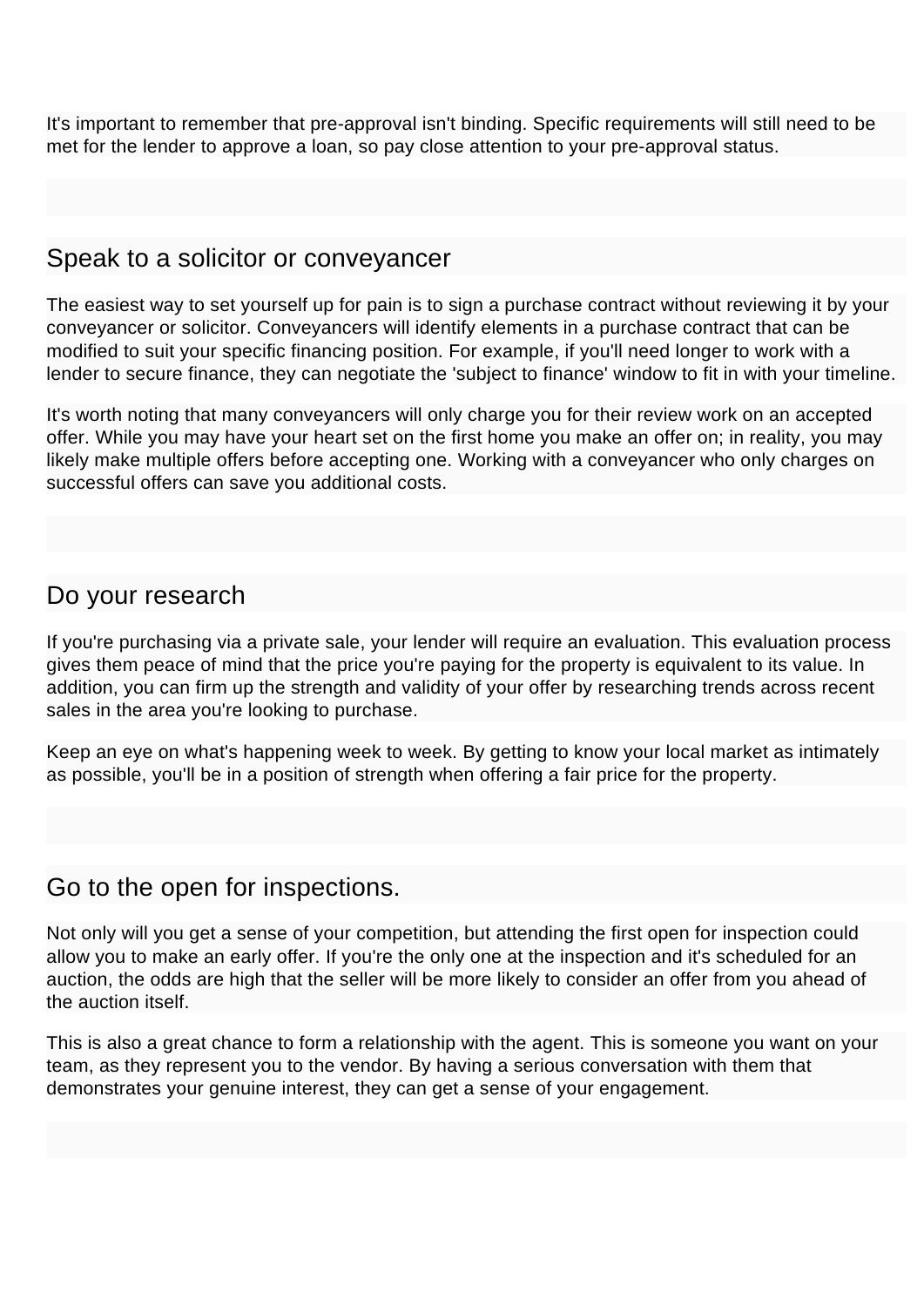# Know your budget

Yes, it's tempting to offer above your budget and cross your fingers that you'll somehow make it work. But, in reality, this is one quick way to set yourself up for failure.

Know the hard limits of your budget before you start to attend open homes. This can save you the emotional pain of falling in love with a home that's hundreds of thousands of dollars above what you can afford. In addition, by sticking to this budget, you'll be able to review properties within your price range, evaluate their strengths and weaknesses, and build a more objective understanding of what a realistic offer should look like.

#### Don't waive crucial clauses.

While it may be tempting to waive the clauses that protect you from getting an offer accepted, they are there for a reason. Building and pest inspections can turn up any major issues in the home that could impact your ability to live in it over the years to come safely. Finance clauses give you time to communicate with your lender and complete the application process. By keeping these clauses in, you're ensuring a smoother process.

# After you've made an offer

Once you've made your offer, paying the deposit is another way the agent and vendor know you're serious. This deposit is held in the real estate agent's trust account to formalise your offer. If the offer isn't accepted, the deposit is returned to you.

You're within your rights to ask for a timely response to your offer once it's on the table. If the seller accepts the offer, you'll have time to action the conditions you've listed within the contract. For example, finance approval commonly takes a few days, but the offer becomes unconditional once this window is closed and the conditions are met. If you're falling short of meeting these conditions within the defined window, you can request an extension.

If all conditions are met, finance is granted, and you're ready to move forward, the seller will sign the contract. At this point, you've bought a home!

More related articles: